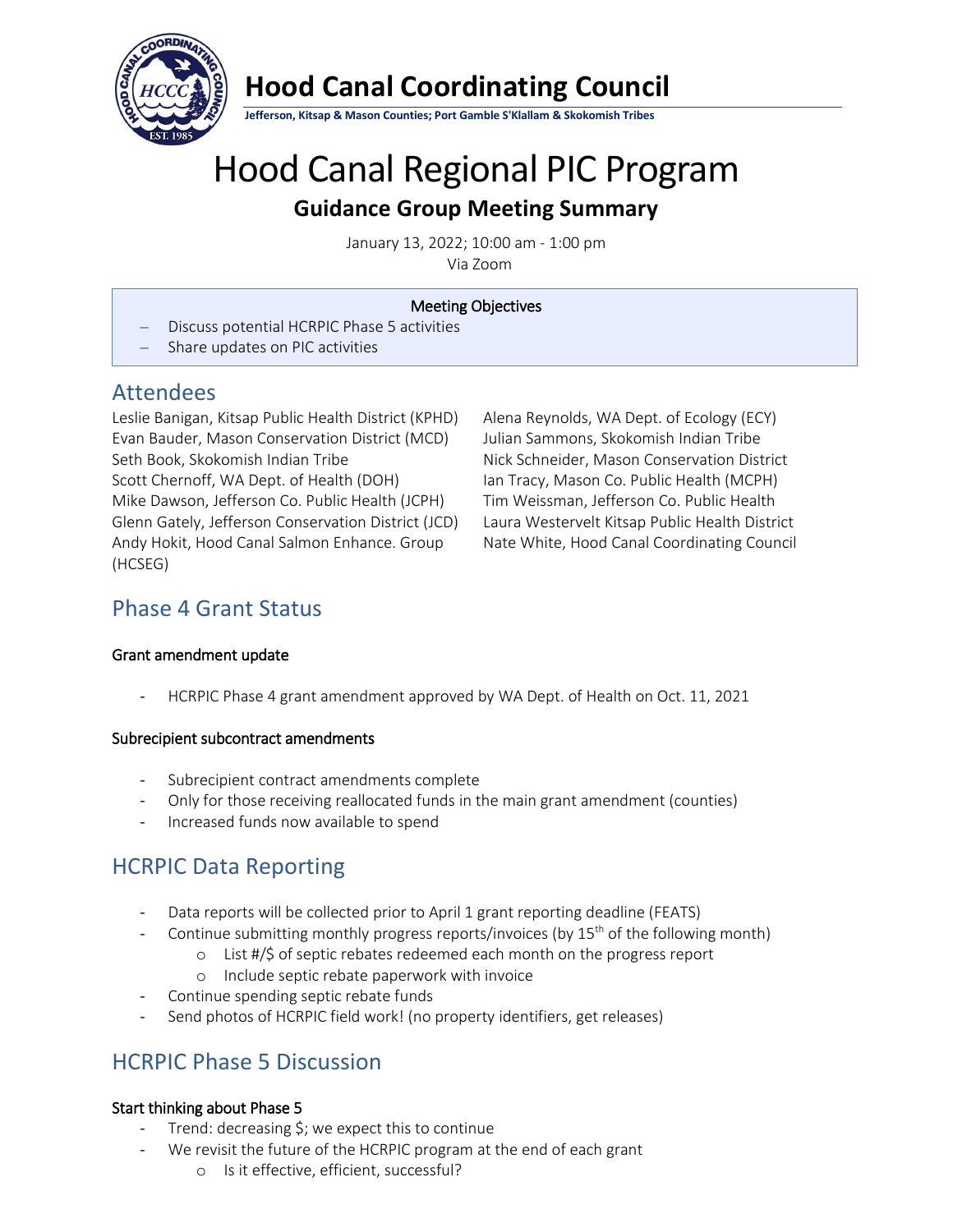- o Is the value it provides enough to continue?
- o Are the benefits worth the costs (capacity demands, reporting)?

# Discuss scenarios

Scenario 1: full need (maximum effectiveness)

- Ongoing regional coordination
- PIC
	- o Sufficient PIC funds
		- **Includes timely response to threatened and actual shellfish growing area closures**
	- o Sufficient septic rebate funding
	- o Continue freshwater monitoring
- Robust reporting (community outreach, conferences)
- HCRPIC grant funded side project(s)
	- o ex. eDNA, Microbial Source Tracking (MST), entero, e coli, BMPs
	- o Includes funding for QAPP(s), expanded reporting of side project results

Scenario 2: moderate need (similar to Phase 4)

- Ongoing regional coordination
- PIC
	- o Some supplemental PIC funds
	- o Some septic rebate funding
	- o Some freshwater monitoring funding
- Moderate reporting (conferences)
- No HCRPIC grant funded side project(s)

Scenario 3: minimum need (to keep PIC useful/effective)

- Ongoing regional coordination
- No PIC
- Minimal reporting (ex. Guidance Group minutes only)
- No HCRPIC grant funded side project(s)

Scenario 4: no grant funding

- What does program look like?
- Does it continue?
- Partners fund:
	- o Ongoing regional coordination?
	- o PIC?
	- o Reporting?
	- o Side projects?

# Potential funding sources

- PSP Action Agenda "project solicitations" (old NTA's)
- National Marine Fisheries Service (NMFS) mitigation credits?
	- o Form subgroup with partners to explore?
- Other funding sources?

# Next steps

- HCCC will follow up to get the specific funds needed for each scenario
- HCCC will ask for the full need, but it's good to explore and prepare for other scenarios
- Bring scenarios to HCCC Board of Directors (BOD)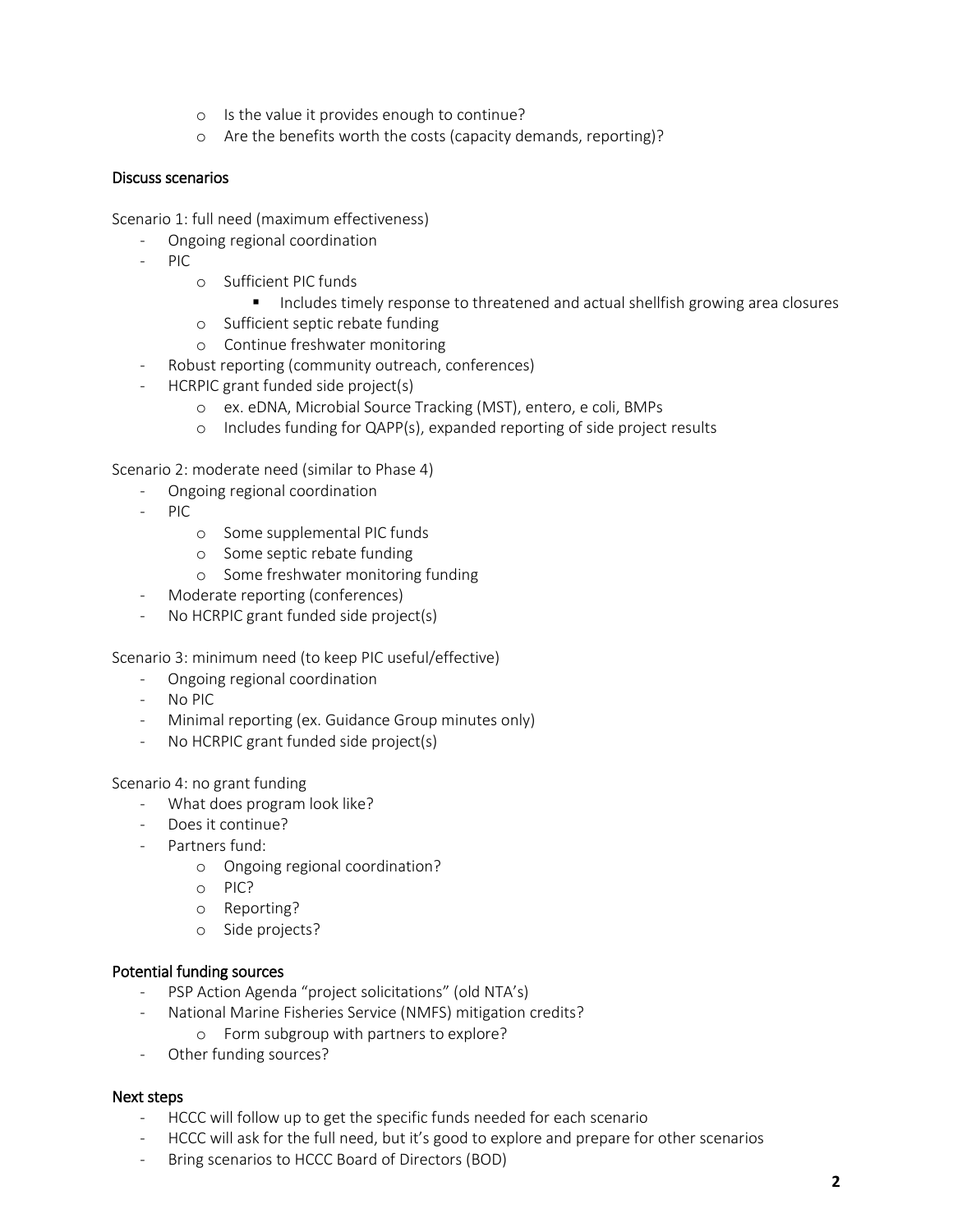o Will decide whether to pursue HCRPIC Phase 5, based on HCCC/Guidance Group input

# Comments

Desired scenario #1 (sufficient funding)

- Ongoing regional coordination
- PIC
	- o Minimal PIC funds
	- o Minimal/no? funds for septic rebates
	- o Explore expanding freshwater monitoring beyond Mason County
- Minimal reporting (social media, mapping)
- HCRPIC grant funded side project(s)
	- o Examples discussed: MST, eDNA, BMPs, entero
	- o Pursue QAPP efficiency (ex. other partners with capacity complete QAPP(s), coordinate on work, share results with Guidance Group)

Desired scenario #2 (minimal funding)

- Ongoing regional coordination
- $PIC$ 
	- o No PIC funds
	- o No funds for septic rebates
	- o Explore expanding freshwater monitoring beyond Mason County
- No reporting aside from Guidance Group minutes
- No HCRPIC grant funded side project(s)
	- o Explore opportunities for other partners with capacity to pursue side projects, coordinate on work, share results with Guidance Group

# General

- MCD not fully funded for water quality work; sustainable funding needed, technical assistance needed
	- o CDs are important for a non-regulatory approach for non-point pollution

# Coordination

- There is value in regional coordination: letters of recommendation, BMP outreach, etc.
- OK if HCRPIC program just did regional coordination

# PIC

- Supplemental PIC funds
	- o HCRPIC program was never supposed to provide full regional funding of clean water
	- o Tribes deferred HCRPIC Phase 4 supplemental PIC funding
	- o Counties: supplemental PIC funding is nice, but not necessary; funding provided through counties' own water quality fees
	- o Would be good to have \$ for shellfish growing area closure response plans (ex Annas Bay)
		- Ask for a small amount of money for this, so if closures arise or threaten, funding can be used to address them proactively
			- Ex. funds for writing closure response plans, administrative process to close areas
		- Use HCRPIC grant funding to focus on large problem areas at risk of closure
		- Risk of potential Oakland Bay growing area closure soaking up PIC funding: no funding left for Annas Bay? Better to ask for placeholder PIC \$ to prevent this
		- Mason County's new Clean Water District funds flexible, can provide funding for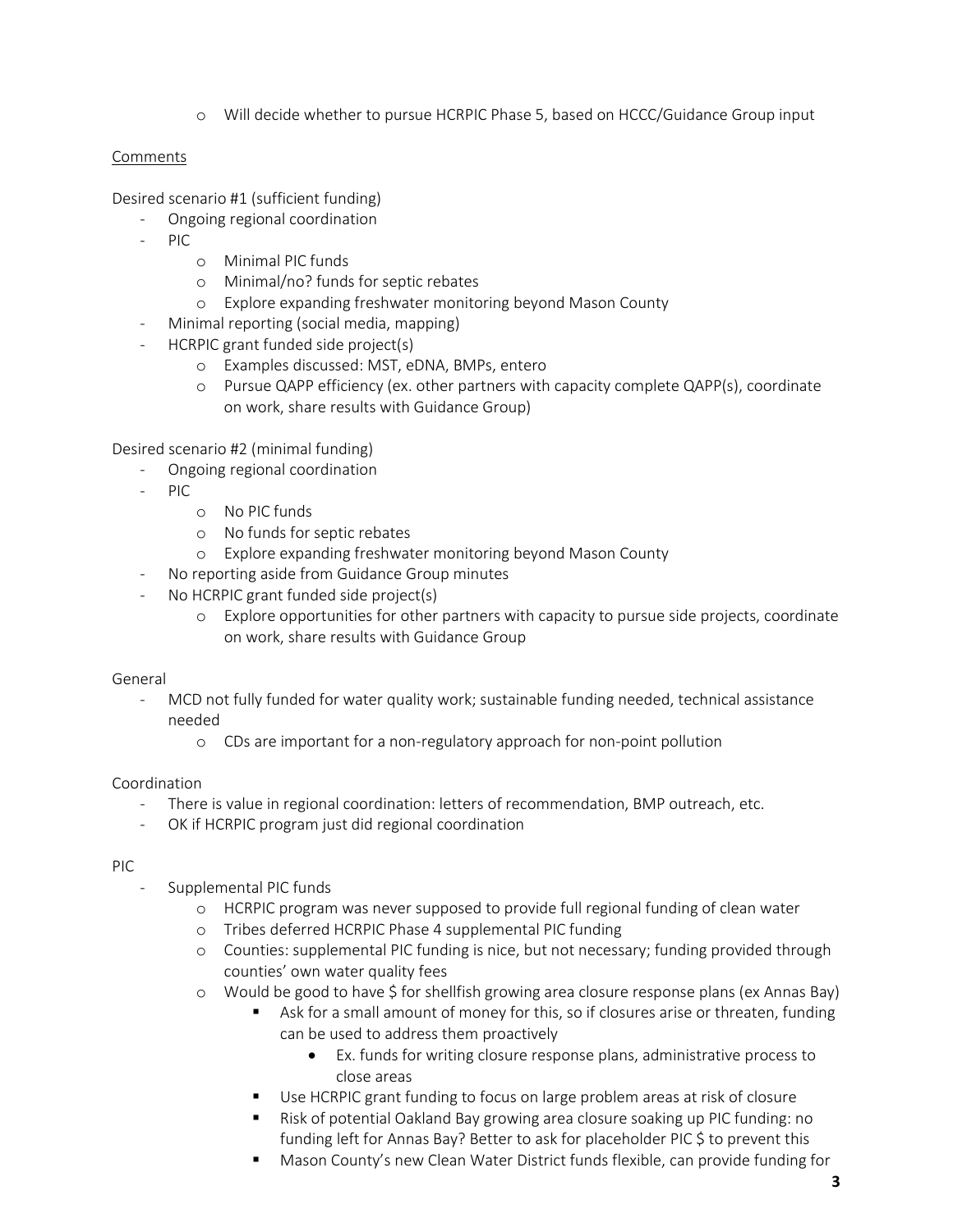#### closure responses

- Septic rebates
	- o Counties: rebates nice, not necessary, have separate septic rebate funding sources, money better spent on side projects (MST, eDNA, entero)
- Freshwater monitoring
	- o The community science volunteer element of HCSEG's freshwater monitoring is a good method for the public to understand water quality issues
	- o MCPH taking over HCSEG's ambient freshwater monitoring sites, expanding to 30-35 sites
	- o HCSEG willing to participate in Phase 5 freshwater monitoring, but deferential to the needs of long time partners (MCPH especially)
	- o Expand freshwater monitoring beyond Mason County?
		- Jefferson County freshwater monitoring well covered, but could supplement Duckabush, Dosewallips monitoring
		- Potential North Kitsap County freshwater monitoring could be useful
		- Volunteers willing to travel longer distances (ex. Jefferson, Kitsap Counties)?
		- **Explore this idea more**

# Reporting

- PIC funding not worth it because cumbersome reporting requirements are attached to it?
- How to do the cheapest, yet successful reporting?
	- o Look at social media campaigns more than traditional outreach (ex. mailers)
	- o JCPH currently collaborating with the recreational shellfish program to post relevant water quality and shellfish safety info on Facebook, Instagram, seems successful
- Community outreach important: big successes need to be told
- Community perspective: water quality is being taken care of, fully funded (not the case), public needs to know work being done, how it's funded
	- o Ex. Want the public to know the work that the Mason Co. Clean Water District fee funds so that people understand its value when it's up for reauthorization

# Side projects

- Greater interest in side projects rather than supplemental PIC \$, septic rebates
	- Possible projects
		- o MST for agriculture
		- o Entero: pilot marine embayments with outfalls
		- o E coli: comparison between fecal coliform and entero
		- o Animal waste BMPs
			- Current animal waste BMP/farm planning focus among MCPH, Skokomish tribe, MCD (funded through Centennial Clean Water Fund Section 319)
			- ECY limited in what they can do by buffer requirements
				- If \$ funneled through ECY, BMPs have to implement buffers, fencing, and maintenance for these; issues and challenges with this
				- But these are technical issues: could they be overcome through water quality BMPs that avoid buffer issues?
			- Funnel \$ through tribes to use NRCS requirements over EPA/ECY requirements?
				- Skokomish Tribe has water quality data showing improved agriculture water quality is needed
				- Don't forget summer water quality impairments too (cows in streams)
				- MCD working with ECY closely on animal waste BMPs
					- MCD: has full time year-round riparian buffer restoration team
					- People reach out MCD to solve problems: uptick in need, MCD wants to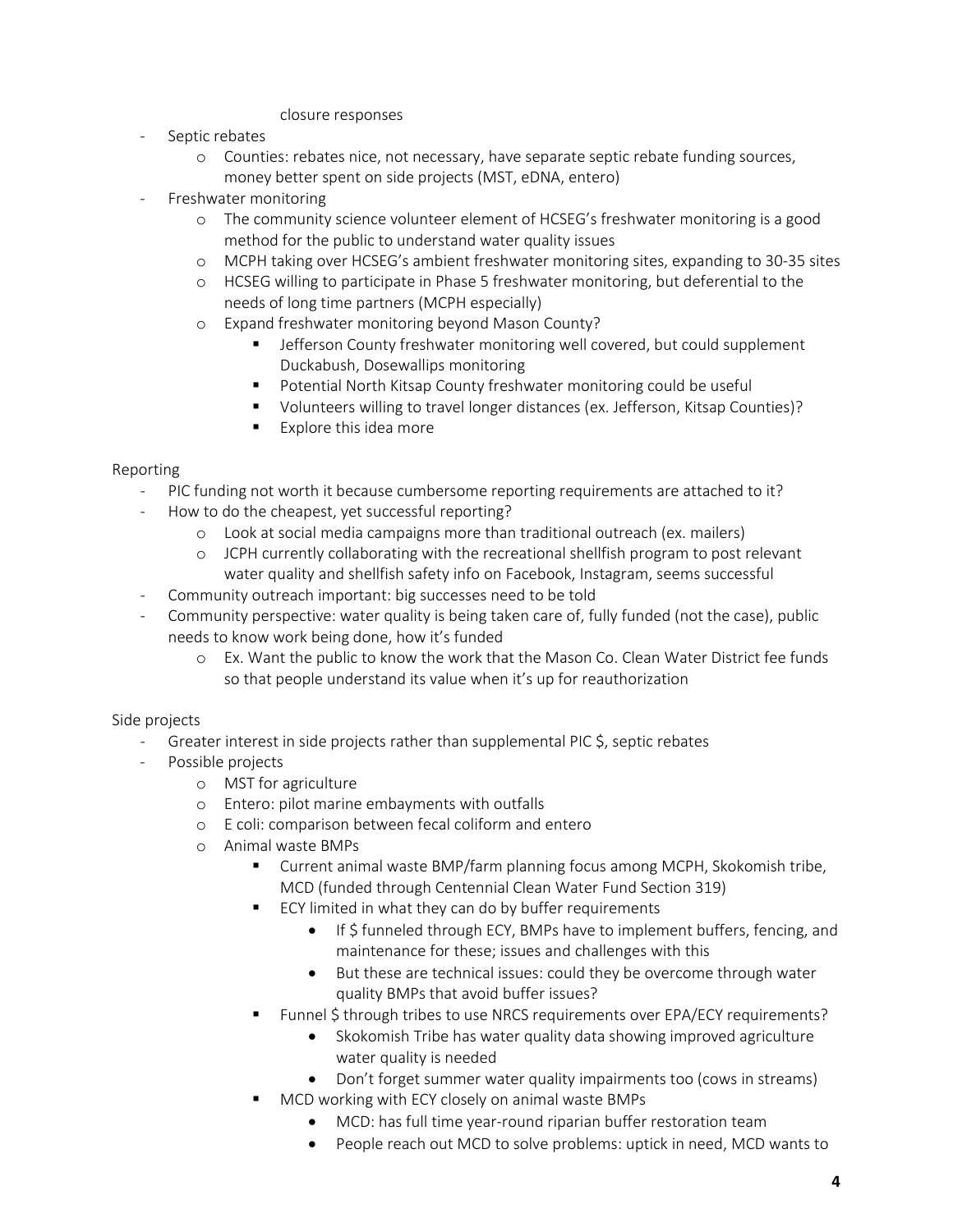match that

- ECY interested in supporting MCD to meet the community's need: ECY more involved in enforcement, but they refer landowners in noncompliance to Conservation Districts
- o HCSEG water quality lab is expanding to test for e coli, entero
	- Route samples to HCSEG lab if HCRPIC pursues side projects?
- Explore QAPP efficiency
	- o HCRPIC partners with capacity pursue side project(s), do QAPP, coordinate with other HCRPIC partners to ensure regional usefulness, collect data/do analysis, then share results with HCRPIC group to avoid the burden of a HCRPIC grant-funded QAPP?
		- Ex. JCD study comparing e coli to fecal coliform
		- Ex. Skokomish: could do a QAPP for eDNA; could also pursue WDFW eDNA "research" opportunity which falls outside QAPP?
		- Ex. Port Gamble S'Klallam Tribe, JCPH/JCD all have completed QAPPs that could be used templates
		- Ex. WA Dept. of Ecology (ECY) could pursue an eDNA project with WDFW, would need to establish eDNA procedures but maybe it's not a full QAPP, ECY currently lacks capacity to pursue this, but could work with someone on this to spread out the work

# Potential funding

- NMFS mitigation funds?
	- o Use NMFS funds from mitigation of Hood Canal water quality impacts to fund PIC work?
	- o This potential funding source is currently being explored by HCCC staff
	- o Would PIC work be considered out of kind mitigation? Mitigation has to be kind for kind
		- Ex. septic repairs, water quality improvements would have happened anyway through county regulatory processes: can't count as mitigation because it's not additional
		- Ex: Agriculture related mitigation? Probably not additional
	- o Interested: KPHD, ~MCPH (capacity)
- Private funding? (The Nature Conservancy, Vulcan)

# Partner Updates

# Quick re-cap of activities since our last meeting, including:

- Overview of shellfish upgrades/downgrades, or changes in progress
- Reopened parcels
- Ongoing work in Priority Areas
- Emerging issues
- Coordination/training needs
- Share success stories

# Jefferson County

Challenging time for public health, COVID

Wrapping up ECY grant funded projects in Oak Bay, Mats Mats at the end of March

Septic rebates have been a challenge: not getting big sanitary survey numbers, no in-person septic classes, sending out mailers, but challenge getting public to respond through mailers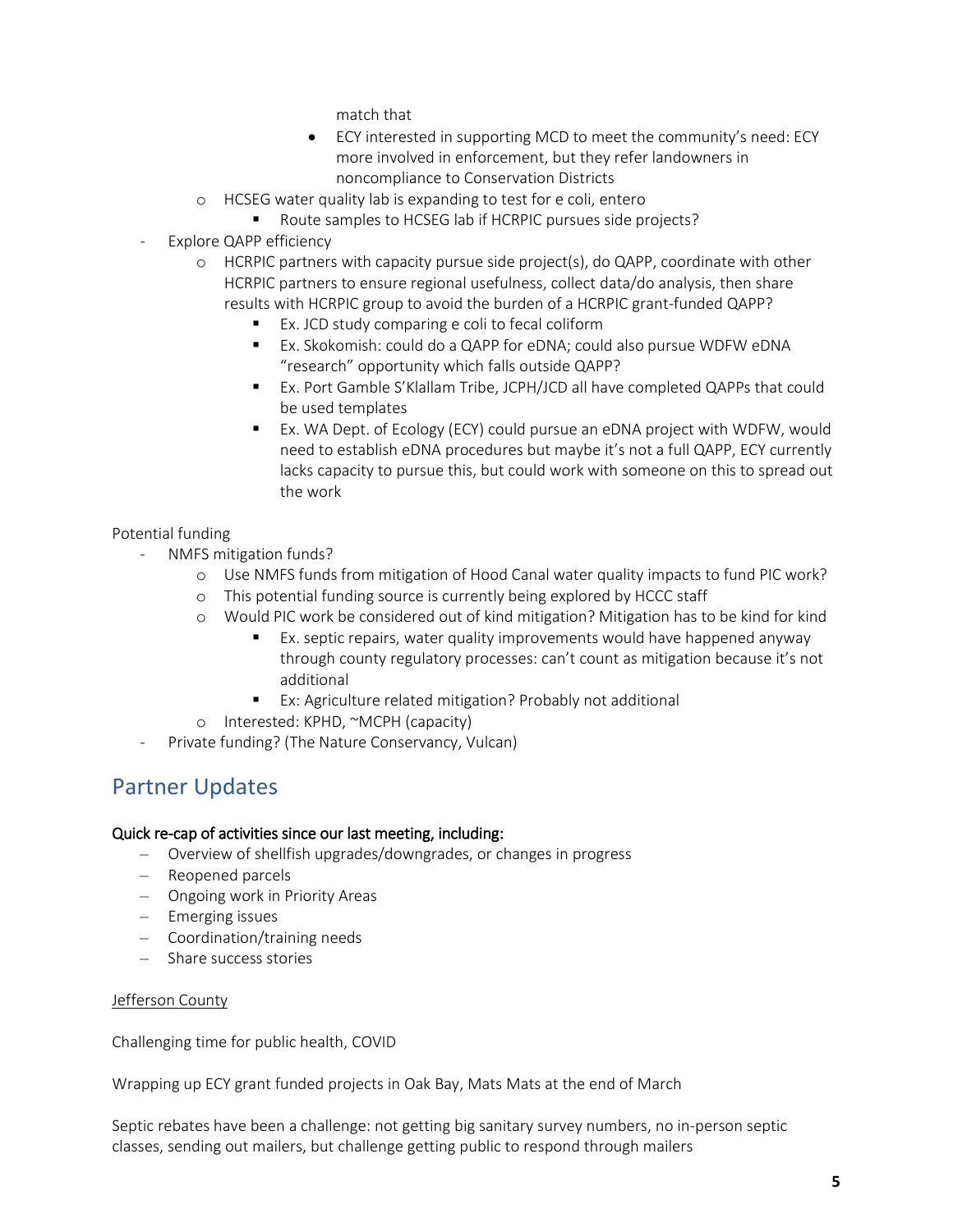# Escaped recent flooding issues

Wet season sampling: Shoreline monitoring waiting until daytime tides are better (Feb-March 2022, some done in December 2021)

ECY PIC grant in East Jefferson County: analyzing freshwater inputs to recreation areas and shellfish areas

Dabob Bay growing area review upcoming, sending freshwater monitoring plus high hits to ECY and DOH

High hits in Tarboo Bay, Bolton Peninsula, contacting landowners, directly working with local shellfish company to avoid harvest in polluted areas, only collecting freshwater samples in high flow site rather than drips (more efficient with staff/lab costs)

#### Kitsap County

67 surveys

Six failures (fixed five of the six failures)

Six agricultural complaints

- Two complaints closed
	- o One: invited by property owner for a site visit
	- o Two: property with BMPs installed by Kitsap Conservation District
- One unresolved complaint working with KCD
- One unresolved complaint to be potentially closed soon (no violations: outreach materials sent instead)

258 people attended three Septic Sense workshops, short presentation, lots of Q/A, 28 vouchers distributed, three redeemed (typically higher redemption: economic concerns?), redoubling septic efforts, mailing out 258 mailers in coming weeks

KPHD is fully staffed again: welcome Laura Westervelt!

#### Mason County

Lost other water quality staff person in December

- Only one water quality staff at MCPH now
- Hiring replacement position in April/May
- Very busy as a result

Lots of work in Skokomish Valley

- Working on septic maintenance on multiple properties
	- o Lots of septic mailers sent (only one family responded)
- Mostly hay fields (no livestock) with no riparian buffers
	- o Most people are not receptive to riparian buffers

Closed parcel on N Shore Dr., signed septic company contract, no septic permit submitted yet

Working to open a closed parcel in Hoodsport, repair permit issued/approved, hopefully done in summer, work with DOH to open then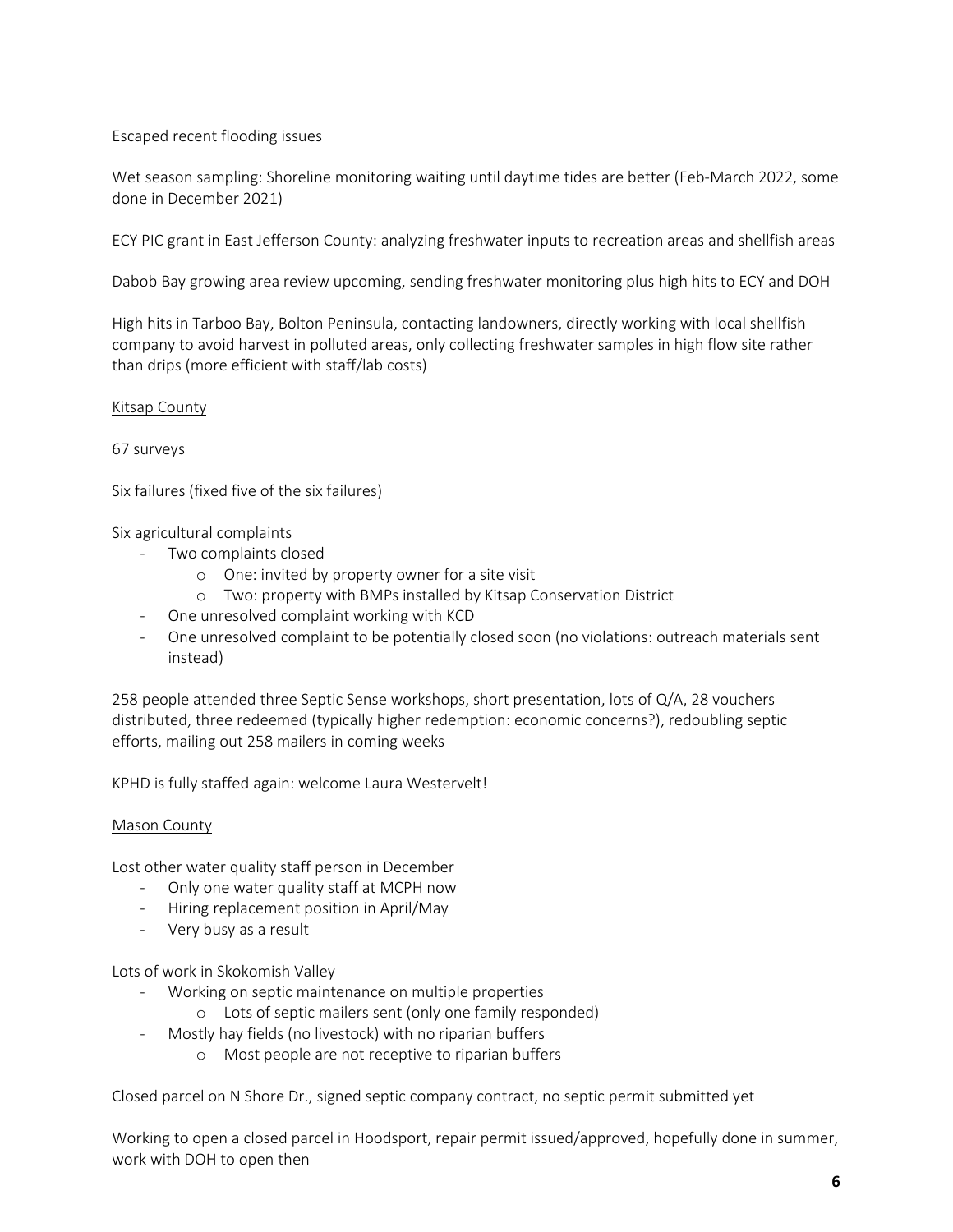Shoreline sampling completed in early fall 2021, tides aren't favorable now, February 2022 tides good for shoreline sampling, will do then

Harvest request, Rendsland Ck area, request recently approved, a parcel closure never occurred here, procedural error, maintenance issue known, but septic system abandoned, never updated in septic tracking system, now fixing records for this property

Example of successful DOH/County coordination through the HCRPIC program

# Skokomish Indian Tribe

Lots of floods this year, water diluted in main Skokomish River, difficult to monitor for PIC, refocusing on smaller tributaries on the reservation this year

Additional Annas Bay closure impending

Setting up water quality lab for analyzing e coli

Thurston Co water quality lab almost closed, but it's still open for now

- Closure would be problematic for PIC water sample processing
- Explore using HCSEG lab as an alternative?
- Skokomish lab transitioning to e coli to meet statewide standard, also doing fecal coliform for shellfish (Skokomish lab is for tribal use only)

#### Hood Canal Salmon Enhancement Group

Wrapped up ambient freshwater monitoring in Dec 2021, won't be in the field for the rest of the HCRPIC grant period, 18 sampling events, 211 samples, 12 volunteers (downgrade in volunteer #'s from Phase 3 due to COVID, but great participation from these volunteers), in contact with KPHD and MCPH regarding high hits, so far monitoring is meeting standards, unboxing/itemizing new lab equipment

#### Jefferson Conservation District

Received an email from a farmer re: water quality questions, working on that

Working with JCPH doing MST monitoring (working through EPA lab): doing wet/dry months sampling, one more wet month sampling

#### Mason Conservation District

Dedicated restoration crew, extremely active, finishing maintenance season, gearing up for planting season to build on buffers

Working with landowner in Annas Bay to install exclusion fencing, encouraging partners to refer agriculture owners to MCD, Farm Plan: help landowners adopt new land management practice, especially parasite treatment for livestock to reduce transmission of e coli, Mason Co. referring landowners to MCD, but challenges with landowner willingness

- HCRPIC: good forum for ECY, MCD, Mason Co to refer issues, landowners to each other

# WA Department of Health